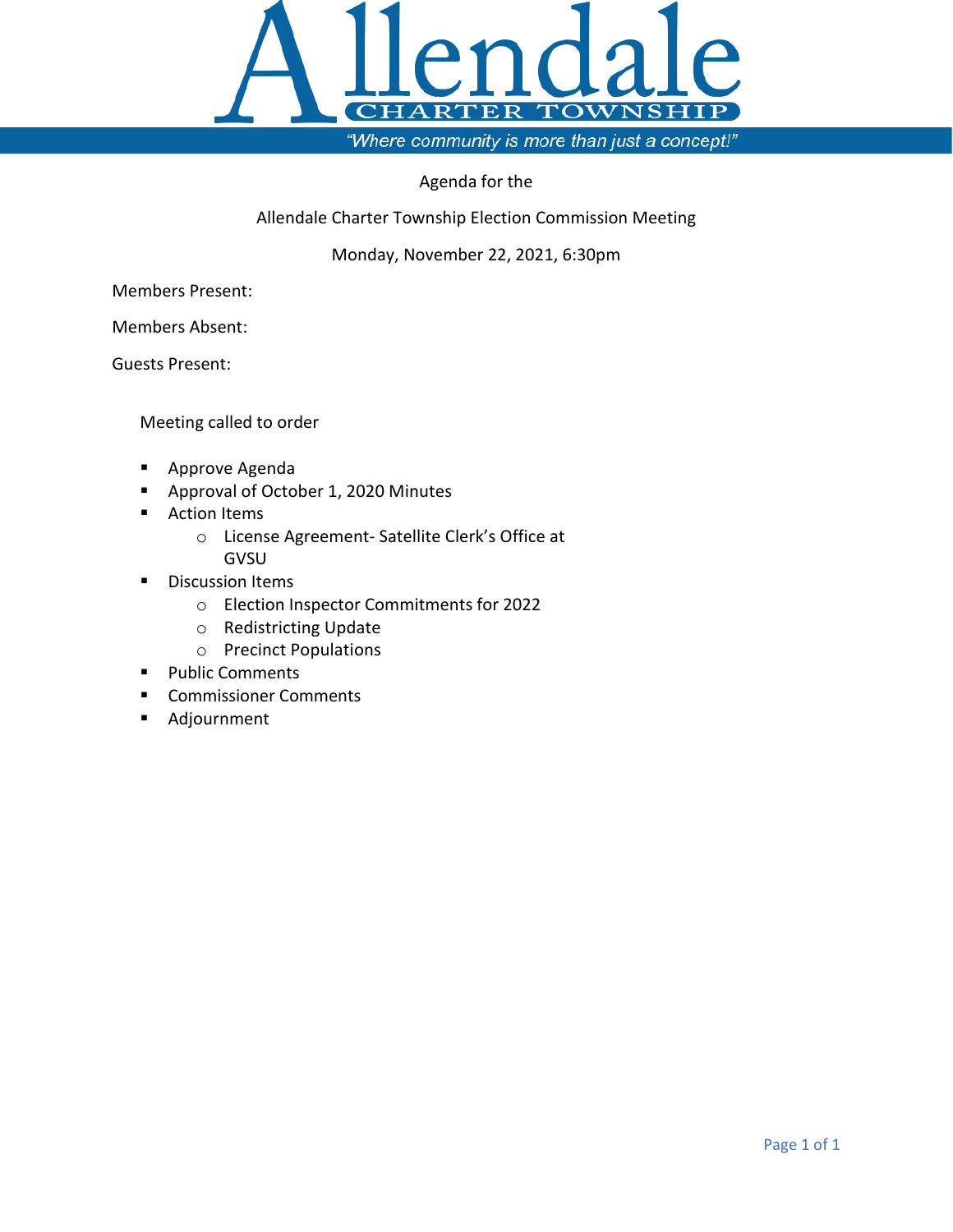# Minutes of the

# Allendale Charter Township Election Commission

# Held on October 1, 2020 at 8:43 am

Present: Richards, Kraker, VanderVeen

Motion by VanderVeen, seconded by Kraker to approve the appointment of the Election Inspectors as presented for the November 3, 2020 General Election. Approved

Discussion was had regarding the Satellite Clerk's Office on the campus of GVSU and the increase in Absentee Ballot requests.

Motion by Kraker, seconded by VanderVeen to adjourn the meeting. Approved

Meeting adjourned at 8:51am

Laurie Richards Election Commission Chair Allendale Charter Township Clerk

\_\_\_\_\_\_\_\_\_\_\_\_\_\_\_\_\_\_\_\_\_\_\_\_\_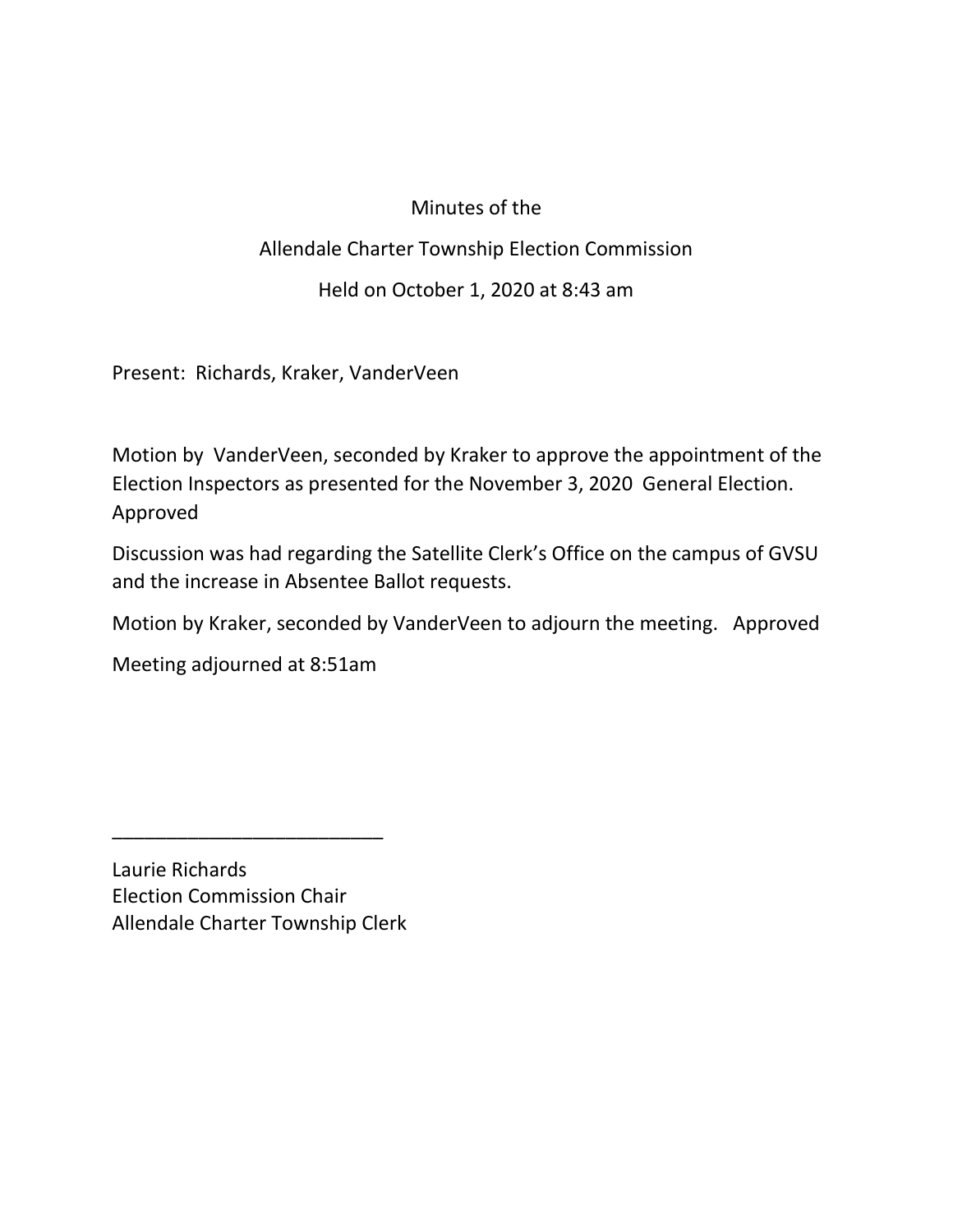### **LICENSE AGREEMENT**

THIS LICENSE AGREEMENT is entered into this \_\_ day of \_\_\_\_\_\_\_ , 2021, between Grand Valley State University of 1 Campus Drive, Allendale, Michigan 49401 (hereinafter sometimes referred to as the "University") and Allendale Charter Township, of 6676 Lake Michigan Drive, Allendale, Michigan 49401 (hereinafter sometimes referred to as the "Township");

#### **RECITALS**

- A. The University and the Township have a shared goal of assisting University students and staff to participate in primary and general elections.
- B. The University has decided to permit the Township to use a portion of the Kirkhof Center Lounge situated on Grand Valley State University (hereinafter sometime referred to as the "Subject Property") for purposes of maintaining a Satellite Office.
- C. The University is willing to grant to the Township a non-exclusive license to use a portion of the Subject Property to establish a Satellite Office and to operate said office for purposes of facilitating participation in elections.

### **TERMS AND CONDITIONS**

In exchange for and in consideration of the covenants herein contained, the parties agree as follows:

1. Grant of License. The University grants the Township a non-exclusive license and the Township accepts a non-exclusive license to use a portion of the Kirkhof Center Lounge (the "Subject Property"), subject to the terms and conditions set forth below.

2 Term. The term of this License shall commence on January 1, 2022 and terminate on December 31, 2024, unless otherwise terminated pursuant to the provisions of this Agreement.

3. Use. The Subject Property will be used by the Township for the sole purpose of establishing a Satellite Office to facilitate election participation by University staff and students. The University shall, in addition to providing access to the Subject Property, provide tables, chairs, access to electricity, sanitary facilities, HVAC and such other furnishings as necessary to maintain the Satellite Office. The Township will utilize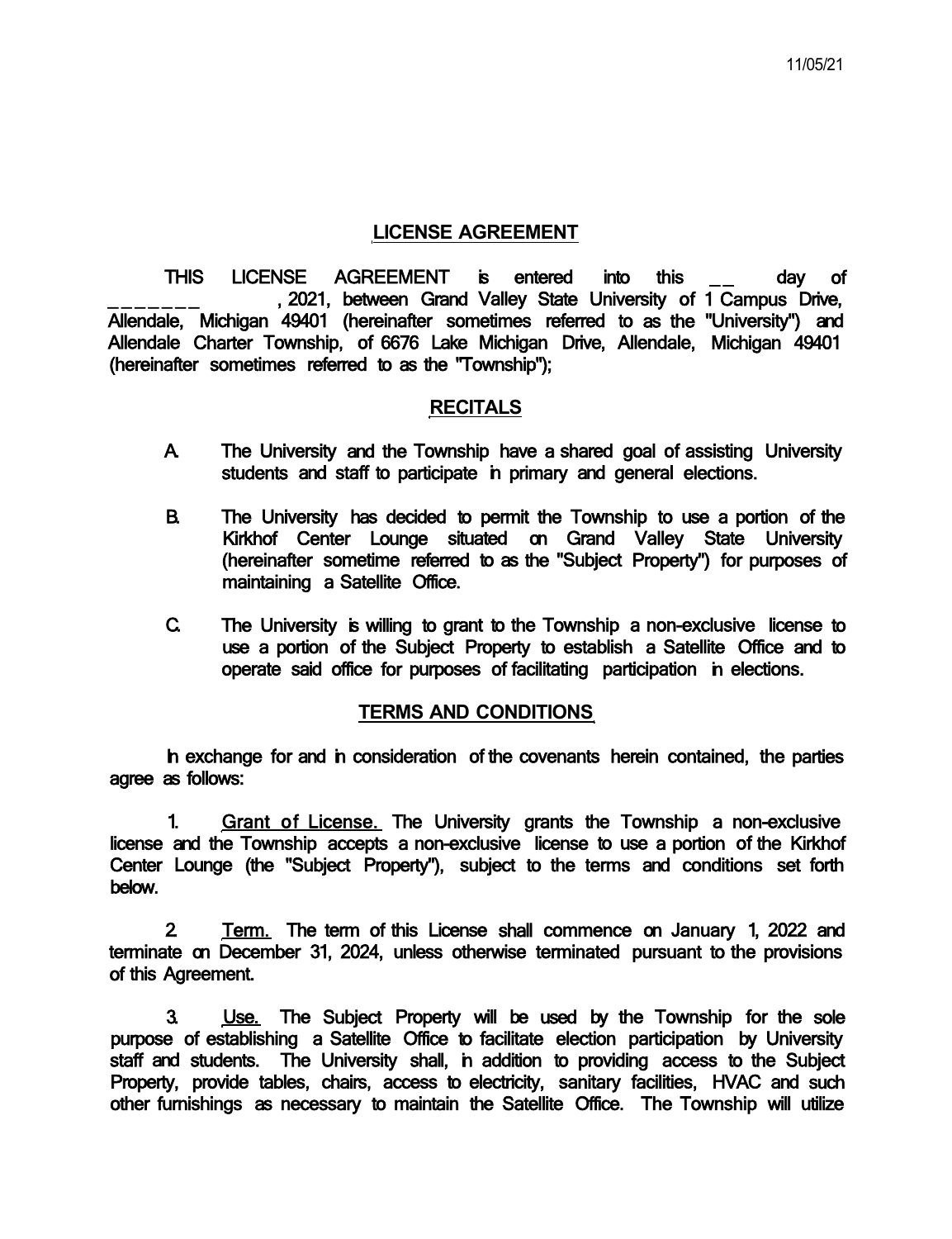the Subject Property in a clean, wholesome and lawful manner and in compliance with all governmental laws, ordinances, rules, regulations and orders.

4. Operation of Satellite Office. The Satellite Office will be operated on the Subject Property for two weeks prior to the day of all primary and general elections conducted in the Township. The Satellite Office will not be open the Monday before any primary or general election. The Township will provide appropriate staffing for the Satellite Office as follows:

Primary Elections

#### General Elections

Monday- Friday: 10:00 a.m. to 2:00 p.m. Monday - Friday: 9:00 a.m. to 3:00 p.m.

Election Day: 7:00 a.m. to 8:00 p.m. Election Day: 7:00 a.m. to 8:00 p.m.

5. Fee. No fee will be assessed to the Township for use of the Subject Property.

6. Quiet Enioyment. The University covenants and agrees that the Township shall have peaceful and quiet enjoyment of this Subject Property. In addition, the University agrees that the Subject Property, parking areas and walkways will be kept accessible, including but not limited to the clearing of snow and ice, and shall comply with all ADA requirements.

7. Parking. The University agrees to provide the Township's staff members parking passes near the Subject Property at no cost to the Township.

8. Assignment and Sub-Licensing. This License shall not be assigned or sublicensed by the Township to any person or business entity without the prior written consent of the University.

9. Acceptance of Premises. Except as otherwise agreed in writing, at the time the Township takes possession of the Subject Property, the act of the Township in taking possession of the premises shall constitute acceptance of the same by the Township on an "as is" basis and acknowledgment by the Township that the premises were in satisfactory and acceptable condition on the possession date.

10. Compliance With Law. The Township shall comply with and observe all laws, ordinances, rules, regulations and orders of all public authorities in connection with its activities on the Subject Property.

11. Indemnity. The Township shall indemnify and save harmless the University and its elected and appointed officials, employees and agents from any liability for loss, damage, injury or other casualty to persons or property caused or occasioned by or arising from any act, use, occupancy or negligence by or of the Township and any of its agents, servants, visitors, licensees or employees, occurring during the license term.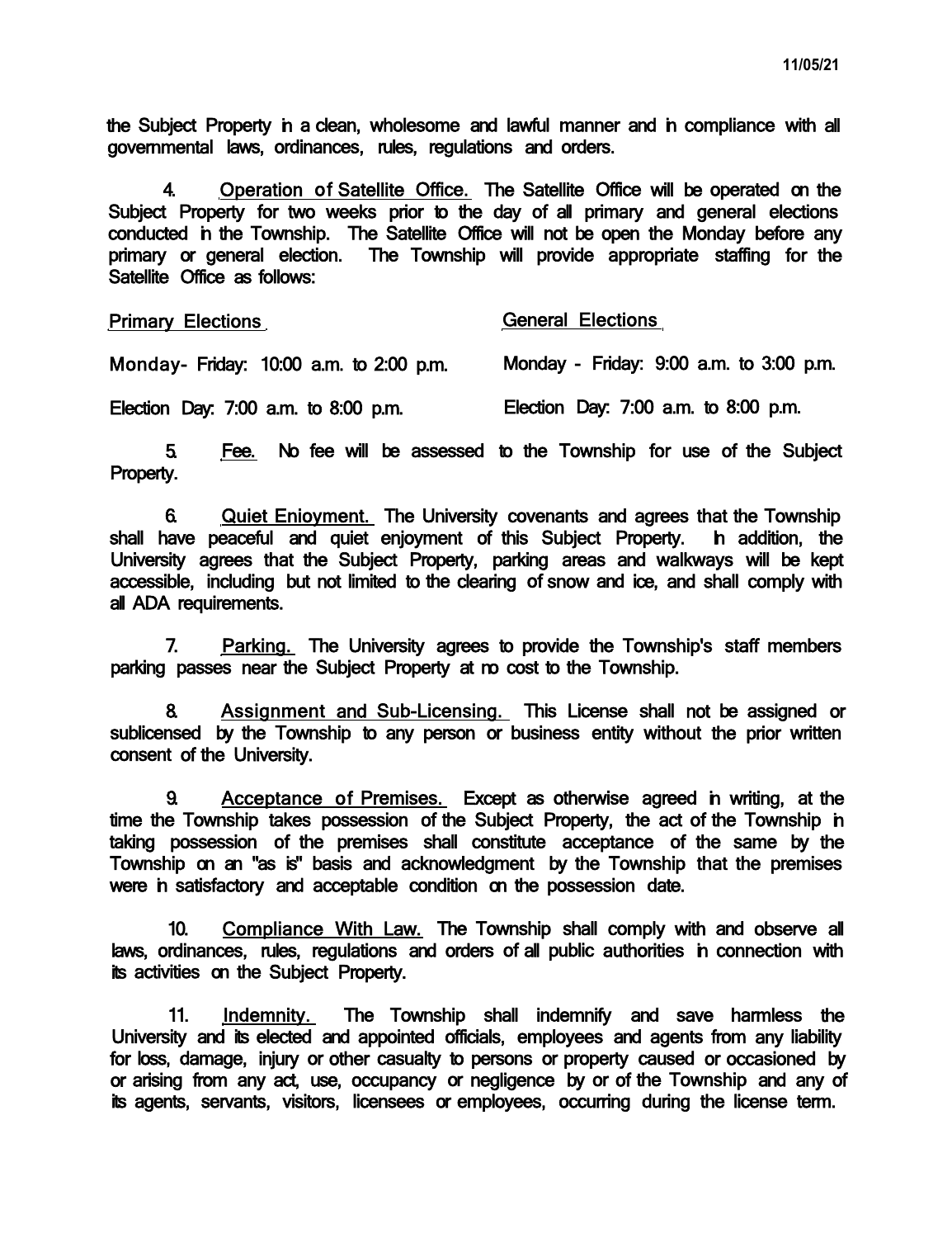12. Casualty. In the event of damage to or destruction of the Subject Property by fire, storm or any other casualty or accident, this License shall terminate.

13. Termination. This License may be terminated by either party in writing with 60 days notice.

14. Notices. Any notices required to be served hereunder shall be sufficiently given if mailed by the United States mail, addressed to the University and the Township at their respective addresses stated above.

15. Captions. The captions of this License Agreement are for convenience only and shall not be considered as part of this License or in any way limiting or amplifying its terms and provisions.

16. Copies. This License may be executed in two (2) or more counterparts, each of which shall be deemed an original, but all of which together shall constitute one and the same instrument.

17. Laws. This License shall be interpreted and enforced by the Laws of the State of Michigan.

IN WITNESS WHEREOF, the parties hereto have caused this License Agreement to be executed this  $\qquad \qquad$  day of  $\qquad \qquad$   $\qquad$   $\qquad$  , 2021.

GRAND VALLEY STATE UNIVERSITY

By: \_\_\_\_\_\_\_\_\_\_\_\_

Printed Name and Title

STATE OF MICHIGAN

)ss COUNTY OF OTTAWA )

The foregoing instrument was acknowledged before me on , 2021, by  $\frac{1}{2}$  , on behalf of Grand Valley State University.

Notary Public

County, Michigan Acting in the County of Ottawa My Commission expires:  $\frac{1}{2}$